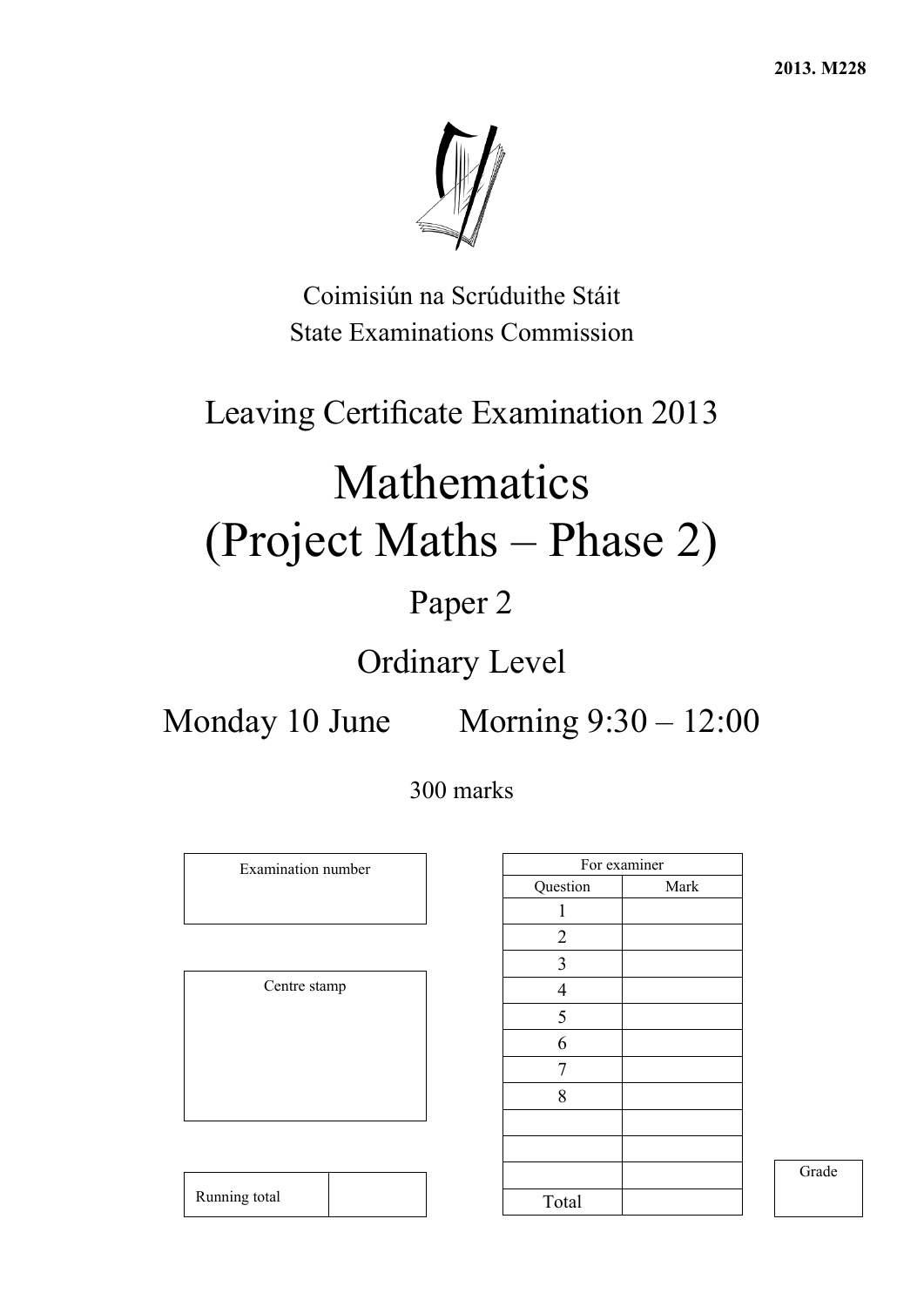# **Instructions**

There are **two** sections in this examination paper. Section A Concepts and Skills 150 marks 6 questions Section B Contexts and Applications 150 marks 2 questions Answer all eight questions, as follows: In Section A, answer Questions 1 to 5 and **either** Question 6A **or** Question 6B. In Section B, answer Question 7 and Question 8.

Write your answers in the spaces provided in this booklet. You may lose marks if you do not do so. You may also ask the superintendent for more paper. Label any extra work clearly with the question number and part.

The superintendent will give you a copy of the *Formulae and Tables* booklet. You must return it at the end of the examination. You are not allowed to bring your own copy into the examination.

Marks will be lost if all necessary work is not clearly shown.

Answers should include the appropriate units of measurement, where relevant.

Answers should be given in simplest form, where relevant.

Write the make and model of your calculator(s) here: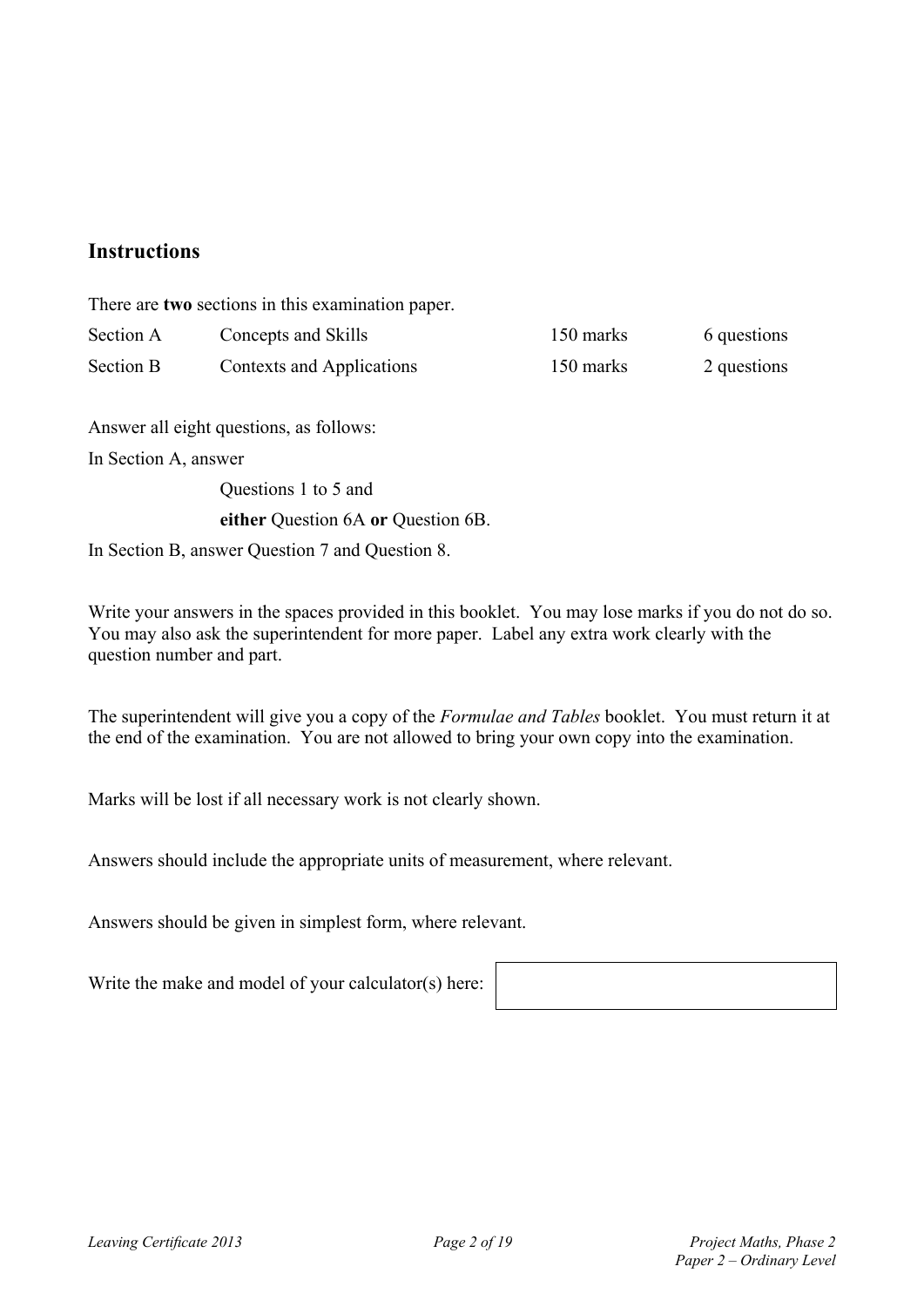Answer **all six** questions from this section.

## **Question 1 (25 marks)**

Katie tossed a coin 200 times and threw 109 heads. Joe tossed the same coin 400 times and threw 238 heads. Lucy tossed the same coin 500 times and threw 291 heads. Katie, Joe and Lucy now think the coin may be biased.

**(a)** Give a reason why they think that the coin may be biased.

**(b)** Lucy uses all the above data and calculates that the best estimate of the probability of throwing a head with this coin is 0·58. Show how Lucy might have calculated this probability.

**(c)** Joe agrees with Lucy's estimate of 0·58 as the probability of throwing a head with this coin. He claims that the probability of throwing 3 successive heads with this coin is **less** than the probability of throwing 2 successive tails. Calculate the probability of each event and state whether Joe's claim is true or not.

| nage | running |
|------|---------|
|      |         |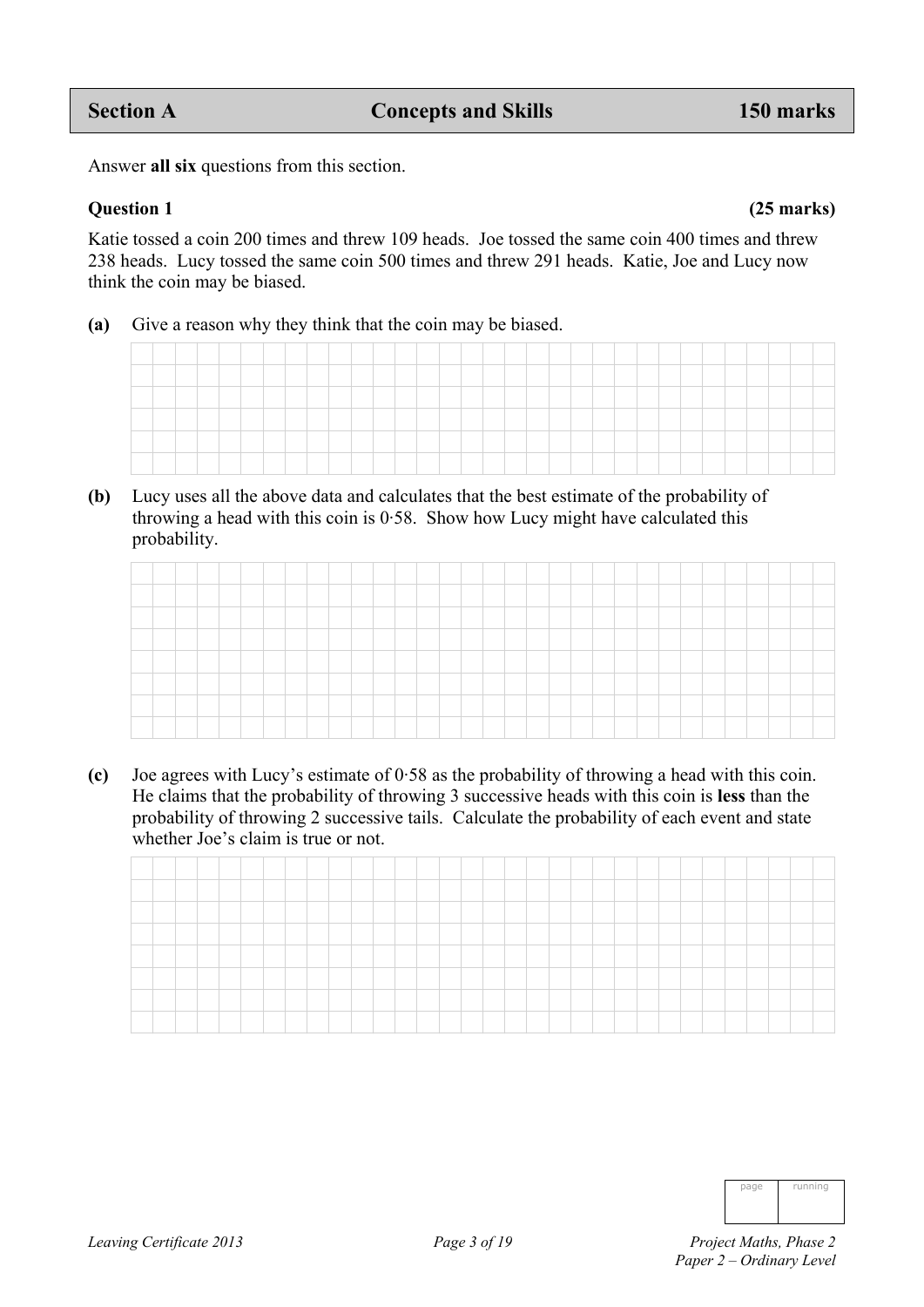## **Question 2 (25 marks)**

An unbiased circular spinner has a movable pointer and five equal sectors, two coloured green and three coloured red.

**(a) (i)** Find the probability that the pointer stops on green for one spin of the spinner.





**(ii)** List all the possible outcomes of 3 successive spins of the spinner.

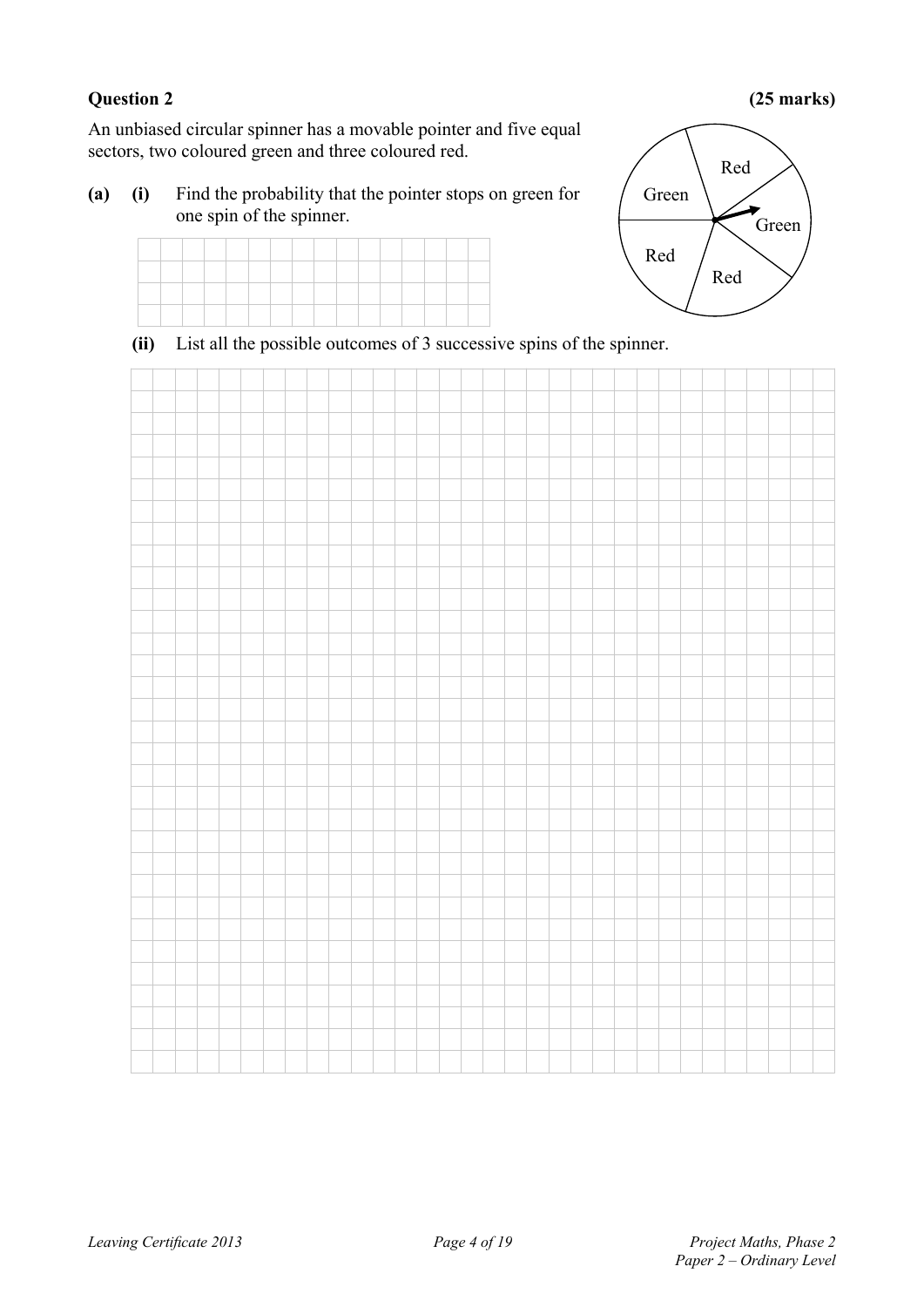**(b)** A game consists of spinning the spinner 3 times. Each time the spinner stops on green the player wins  $\epsilon$ 1; otherwise the player wins nothing. For example, if the outcome of one game is "green, red, green" the player wins  $\epsilon$ 2.

Complete the following table:

| Player wins       | $\epsilon 0$ | $\epsilon$ 1 | $\epsilon$ 2 | $\epsilon$ 3 |
|-------------------|--------------|--------------|--------------|--------------|
| Required outcomes |              |              |              |              |
|                   |              |              |              |              |
|                   |              |              |              |              |
|                   |              |              |              |              |
|                   |              |              |              |              |
|                   |              |              |              |              |
|                   |              |              |              |              |
|                   |              |              |              |              |
|                   |              |              |              |              |
|                   |              |              |              |              |
|                   |              |              |              |              |

**(c)** Is one spin of the spinner above an example of a Bernoulli trial?

Answer:

## Explain what a Bernoulli trial is.

| page | running |
|------|---------|
|      |         |
|      |         |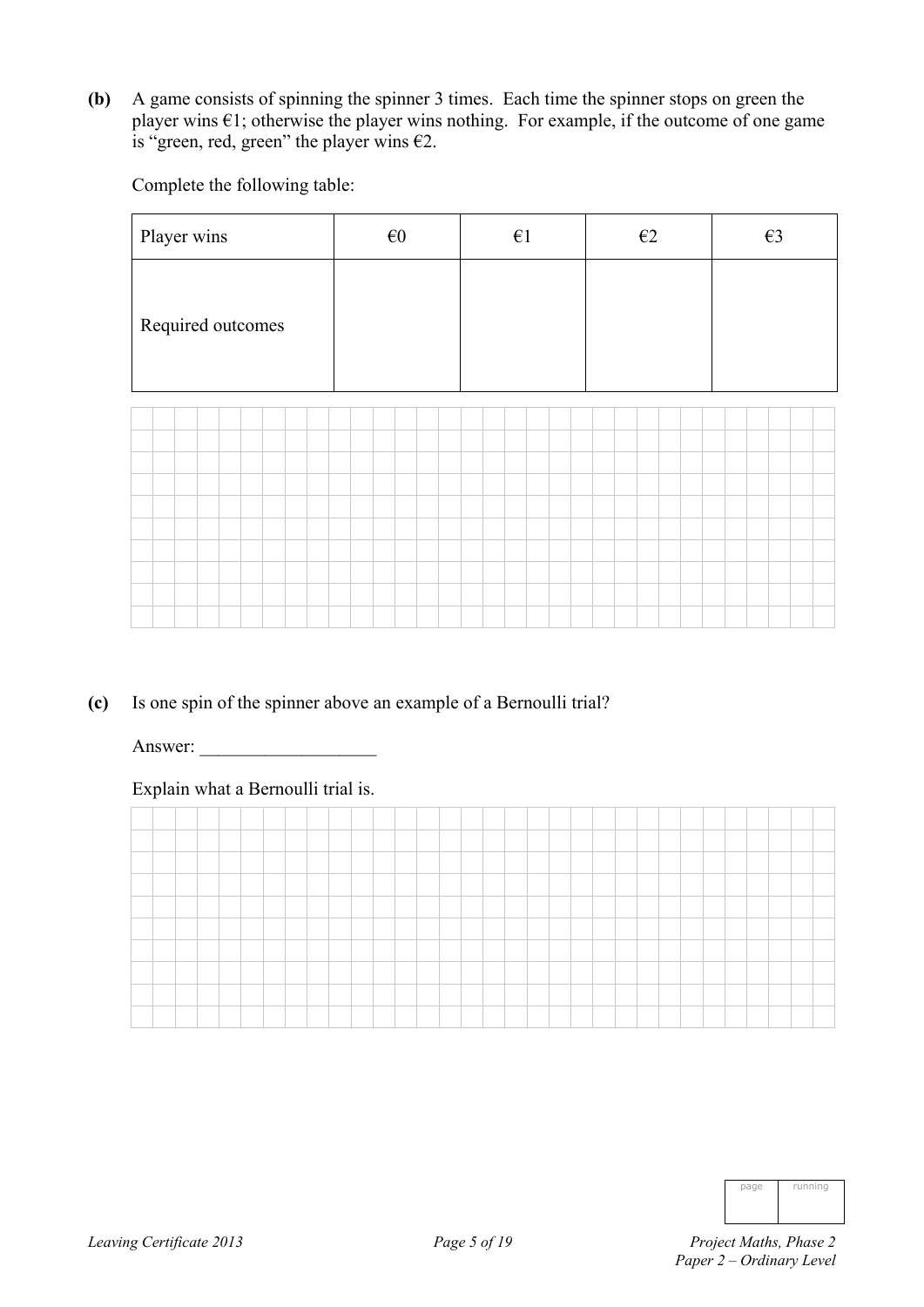# **Question 3 (25 marks)**

# (a) *l* is the line  $3x + 2y + 18 = 0$ . Find the slope of *l*.

**(b)** The line  $k$  is perpendicular to  $l$  and cuts the *x*-axis at the point  $(7, 0)$ . Find the equation of *k*.

| -      |  |  |  |  |  |  |       |       |       |      |  |  |  |  |  |  |
|--------|--|--|--|--|--|--|-------|-------|-------|------|--|--|--|--|--|--|
|        |  |  |  |  |  |  |       |       |       |      |  |  |  |  |  |  |
|        |  |  |  |  |  |  |       |       |       |      |  |  |  |  |  |  |
|        |  |  |  |  |  |  |       |       |       |      |  |  |  |  |  |  |
|        |  |  |  |  |  |  |       |       |       |      |  |  |  |  |  |  |
| ______ |  |  |  |  |  |  | _____ | _____ | _____ | ____ |  |  |  |  |  |  |

**(c)** Find the co-ordinates of the point of intersection of the lines *l* and *k*.

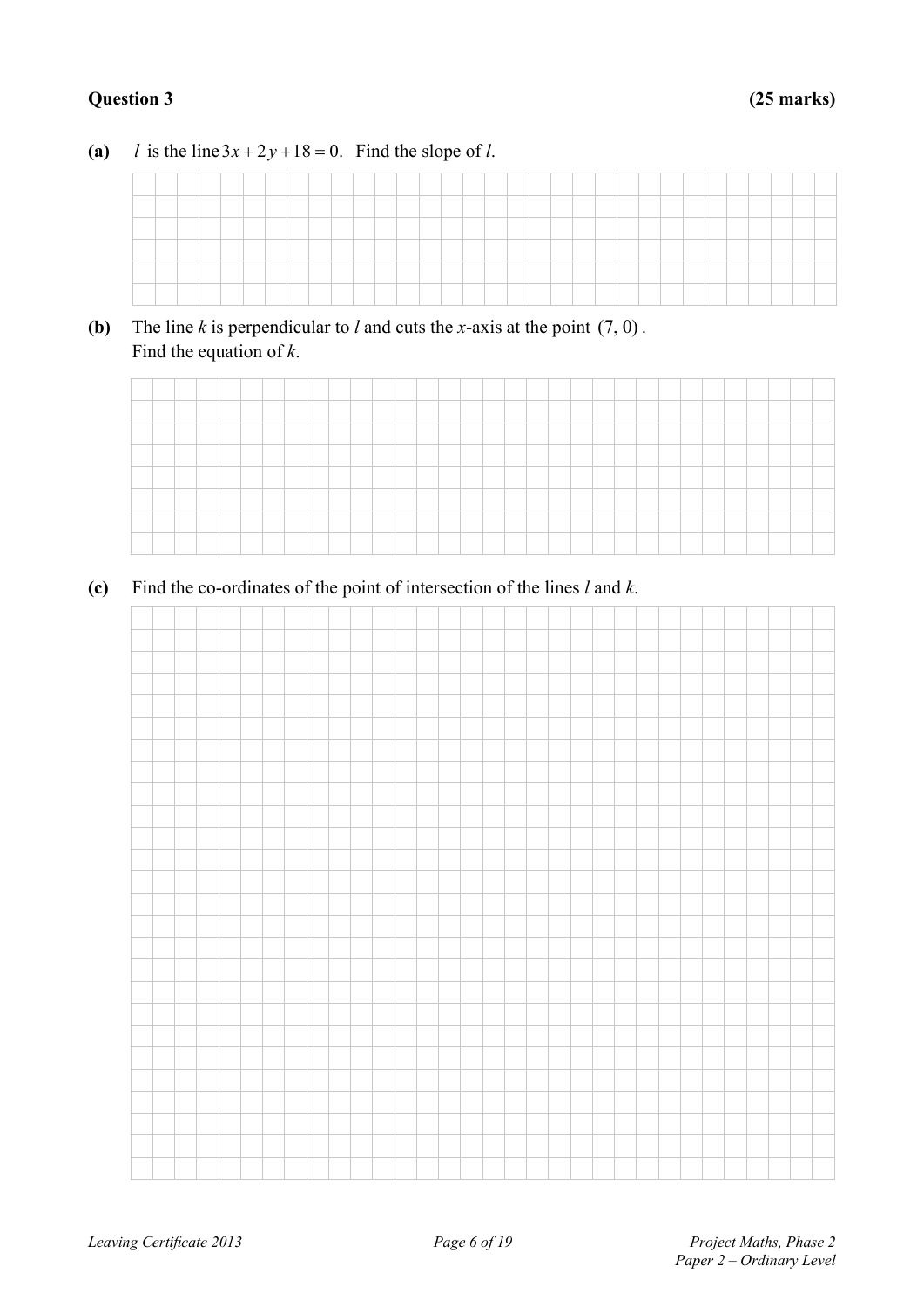# **Question 4 (25 marks)**

The point *A* has co-ordinates (8, 6) and *O* is the origin.

- The diagram shows two circles  $c_1$  and  $c_2$ .
- $c_1$  has centre (0, 0) and radius  $|OA|$ .
- $c_2$  has a diameter of [*OA*].
- (a) Find the equation of  $c_1$ .



**(b)** Find the equation of  $c_2$ .



(c) The circle  $c_2$  cuts the *x*-axis at the point *P*. Find the co-ordinates of *P*.

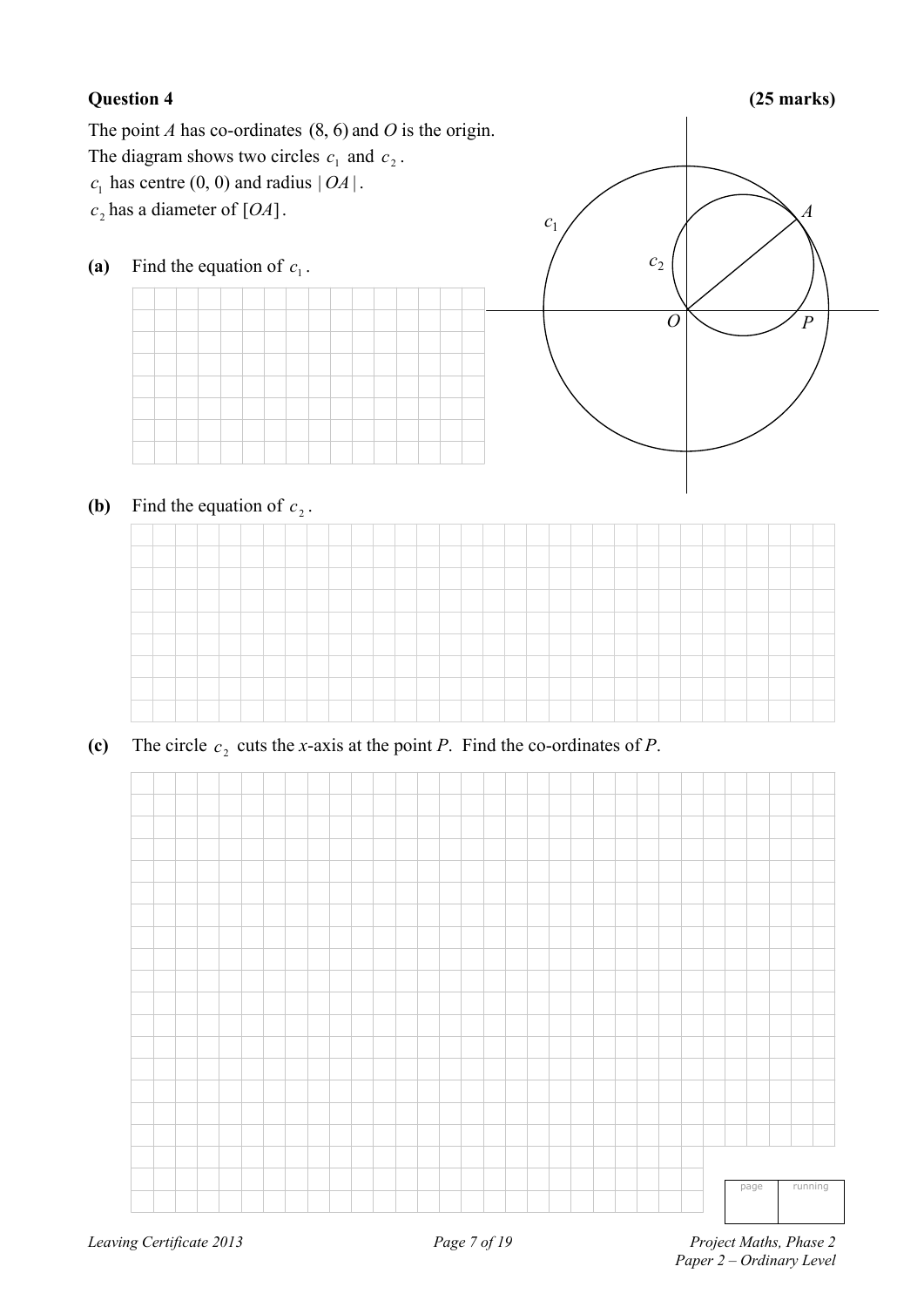# **Question 5 (25 marks)**

A solid cylinder has a radius of 10 mm and a height of 45 mm.

**(a)** Draw a sketch of the net of the surface of the cylinder and write its dimensions on the sketch.

|  | $\mathcal{L}^{\mathcal{L}}$ | <b>Contract Contract</b> |  | a sa B |  | <u> Tanzania de la pro</u> |  | <u> Tanta da Barat da Ba</u> |  | $\sim$ 1 | <u>a sa san</u> |  | <b>Contract</b> |  | <b>Contract</b> |  |  |
|--|-----------------------------|--------------------------|--|--------|--|----------------------------|--|------------------------------|--|----------|-----------------|--|-----------------|--|-----------------|--|--|
|  |                             |                          |  |        |  |                            |  |                              |  |          |                 |  |                 |  |                 |  |  |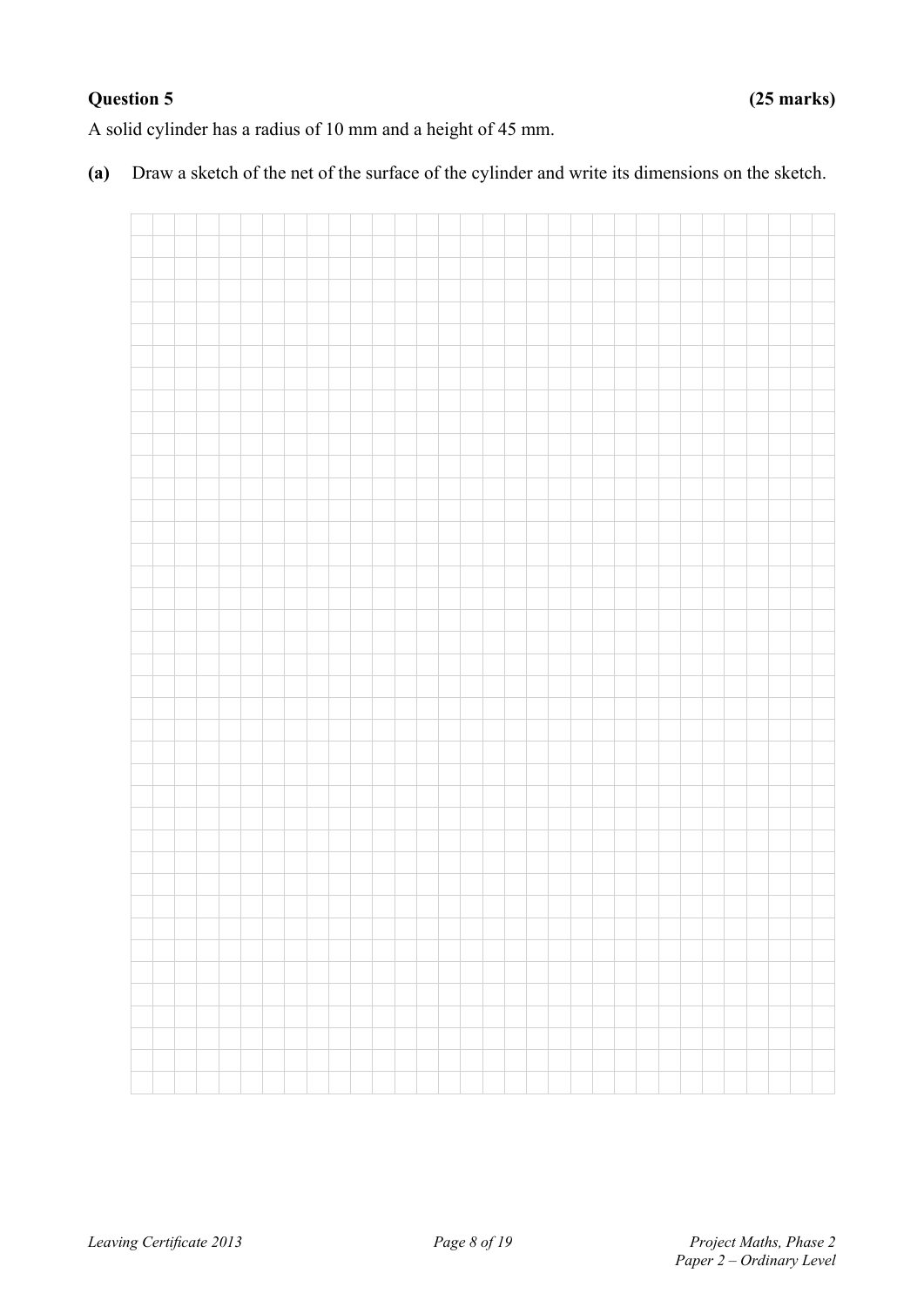# **(b)** Calculate the volume of the cylinder. Give your answer in terms of  $\pi$ .

# **(c)** A sphere has the same volume as the cylinder. Find the surface area of the sphere. Give your answer in terms of  $\pi$ .



page running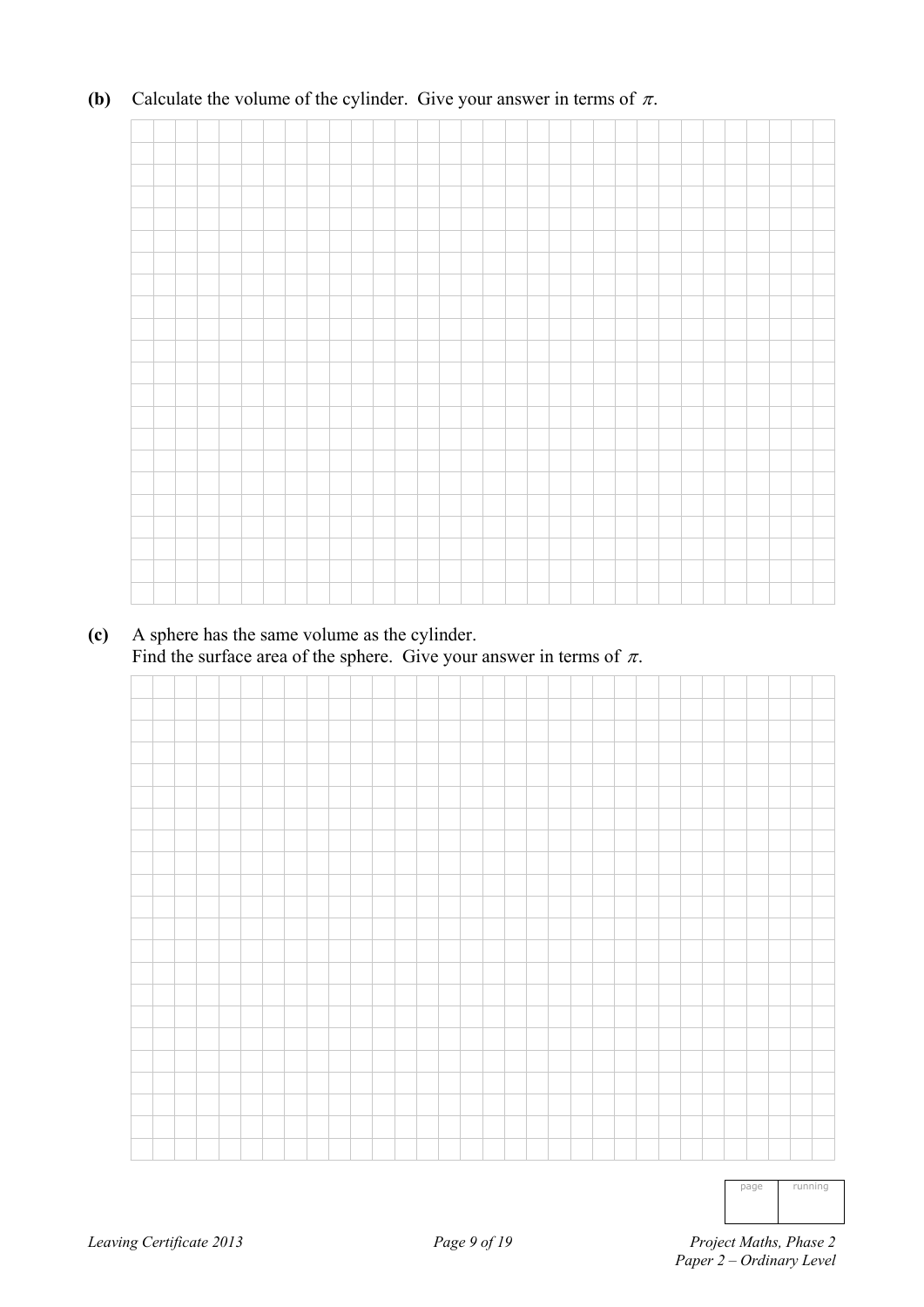Answer **either** 6A **or** 6B.

## **Question 6A**

(a) Construct the triangle *ABC* such that  $|AB| = 8$  cm,  $|BC| = |AC| = 5$  cm. The point *A* is given to you.

*A* 

- **(b)** On the same diagram, construct the image of the triangle *ABC* under the axial symmetry in *AB*.
- **(c)** Justify the statement " $AC^tBC$  is a parallelogram" where  $C'$  is the image of  $C$  under the axial symmetry in *AB*.

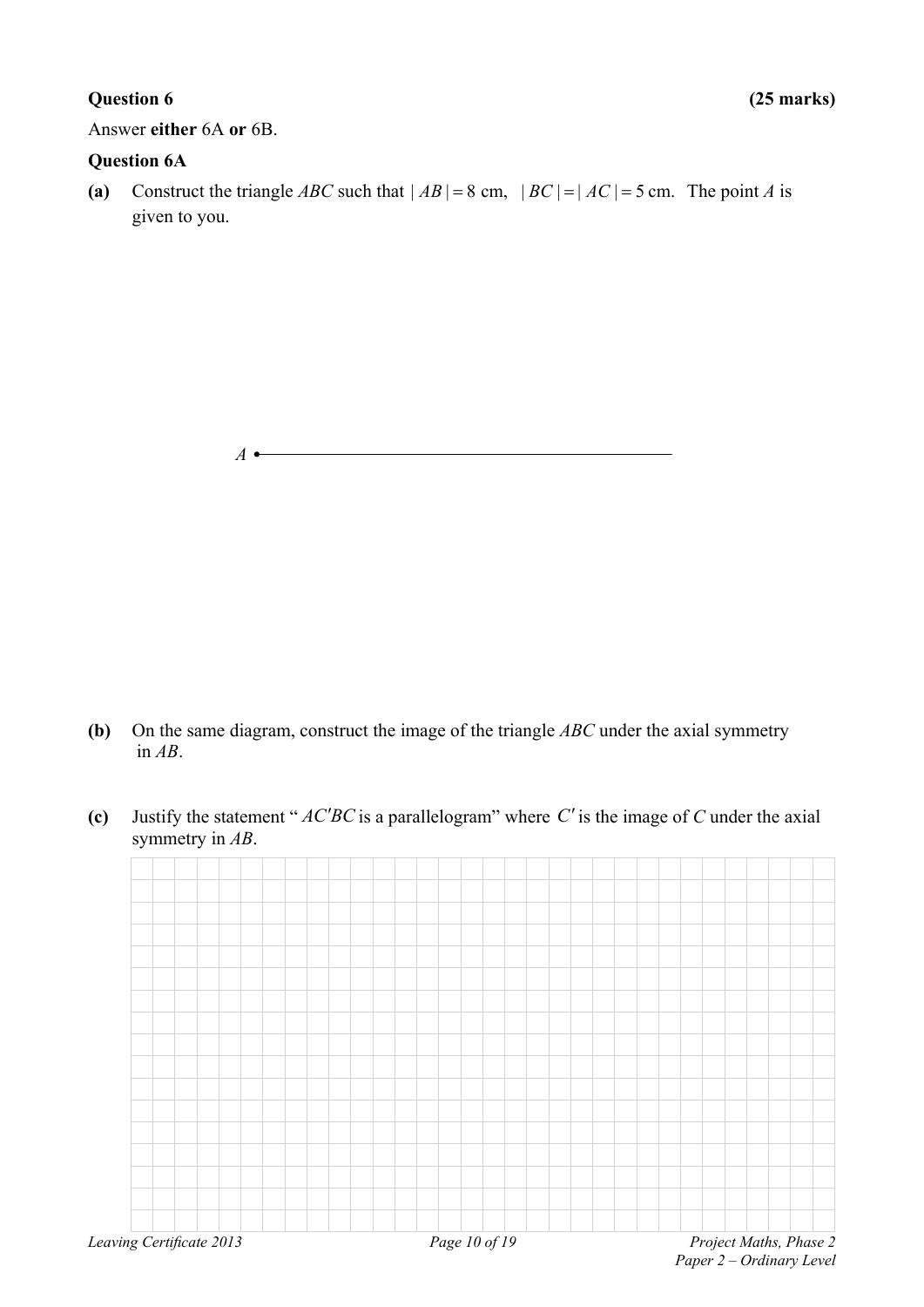# **OR**

## **Question 6B**

In the acute-angled triangle *ABC*  $AP \perp BC$ ,  $BQ \perp AC$  and  $CR \perp AB$ .

## Prove that

 $|\angle ABO| + |\angle BCR| + |\angle CAP| = 90^\circ$ .





 *Paper 2 – Ordinary Level*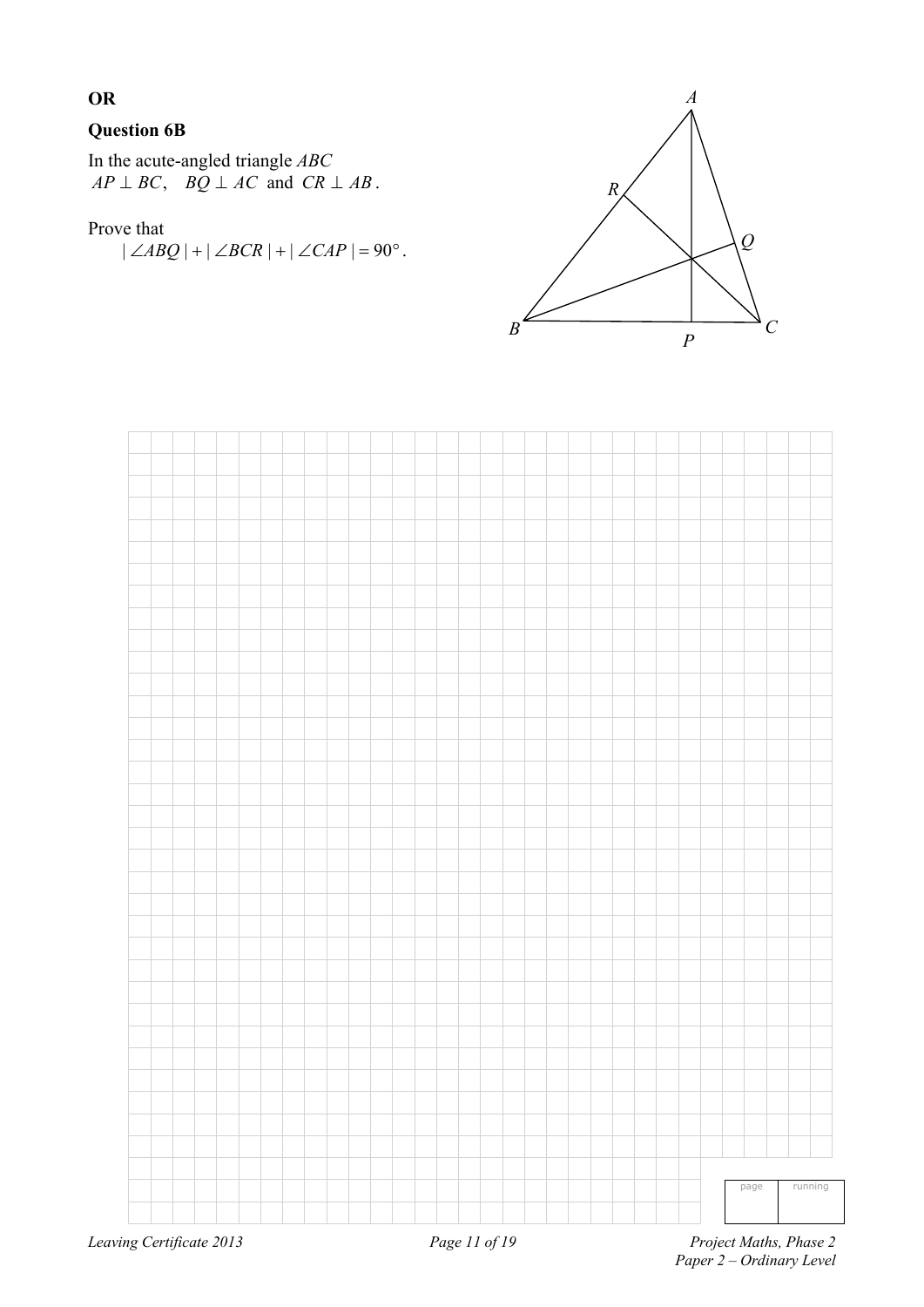Answer **both** Question 7 **and** Question 8.

**Question 7 (75 marks)** 

The table below shows the rates of births, marriages and deaths in Ireland from 1990 to 2010. The rates are per 10 000 of the estimated population.

|      | Number of Births, Marriages and Deaths in Ireland<br>(per 10000 of the estimated population) |                  |               |
|------|----------------------------------------------------------------------------------------------|------------------|---------------|
| Year | <b>Births</b>                                                                                | <b>Marriages</b> | <b>Deaths</b> |
| 1990 | 151                                                                                          | 51               | 90            |
| 1991 | 150                                                                                          | 49               | 89            |
| 1992 | 144                                                                                          | 47               | 87            |
| 1993 | 138                                                                                          | 47               | 90            |
| 1994 | 135                                                                                          | 46               | 86            |
| 1995 | 135                                                                                          | 43               | 90            |
| 1996 | 140                                                                                          | 45               | 87            |
| 1997 | 144                                                                                          | 43               | 86            |
| 1998 | 146                                                                                          | 45               | 85            |
| 1999 | 144                                                                                          | 50               | 87            |
| 2000 | 145                                                                                          | 51               | 83            |
| 2001 | 150                                                                                          | 50               | 79            |
| 2002 | 155                                                                                          | 52               | 76            |
| 2003 | 155                                                                                          | 51               | 73            |
| 2004 | 153                                                                                          | 52               | 71            |
| 2005 | 148                                                                                          | 52               | 68            |
| 2006 | 154                                                                                          | 52               | 67            |
| 2007 | 163                                                                                          | 52               | 64            |
| 2008 | 168                                                                                          | 50               | 63            |
| 2009 | 167                                                                                          | $\sqrt{48}$      | 63            |
| 2010 | 165                                                                                          | 46               | 61            |

*(Source: Central Statistics Office, http://www.cso.ie)*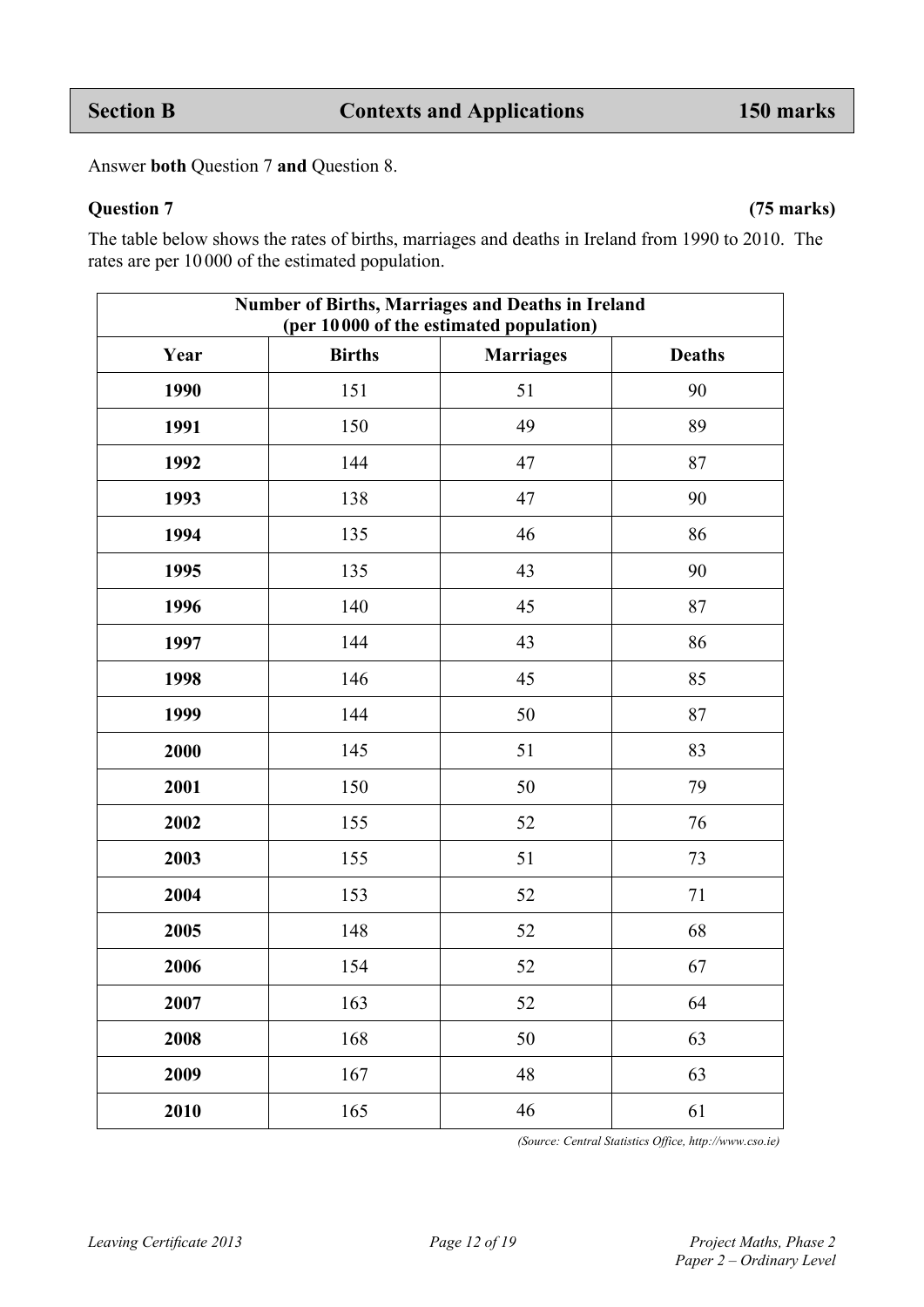**(a)** Complete the back to back stem and leaf plot below to show the marriage rate and death rate in Ireland during the period covered in the table above.

| Marriage rate | Death rate     |
|---------------|----------------|
|               | $\overline{4}$ |
|               | 5              |
|               | 6              |
|               | 7              |
|               | 8              |
|               | 9              |
|               | Key:           |

**(b)** State one difference that can be observed between the distributions of the marriage rate and the death rate in your plot.

|   |  |  | - | $\sim$ |  |  |  |  |  |  |  |  |  |  |  |  |
|---|--|--|---|--------|--|--|--|--|--|--|--|--|--|--|--|--|
|   |  |  |   |        |  |  |  |  |  |  |  |  |  |  |  |  |
| _ |  |  |   |        |  |  |  |  |  |  |  |  |  |  |  |  |
|   |  |  |   |        |  |  |  |  |  |  |  |  |  |  |  |  |
|   |  |  |   |        |  |  |  |  |  |  |  |  |  |  |  |  |
|   |  |  |   |        |  |  |  |  |  |  |  |  |  |  |  |  |
|   |  |  |   |        |  |  |  |  |  |  |  |  |  |  |  |  |
|   |  |  |   |        |  |  |  |  |  |  |  |  |  |  |  |  |
|   |  |  |   |        |  |  |  |  |  |  |  |  |  |  |  |  |
|   |  |  |   |        |  |  |  |  |  |  |  |  |  |  |  |  |

**(c)** Find the median and interquartile range of the yearly marriage rates in Ireland from 1990 to 2010.

| Median |  |  |  |  |  |  |  | Interquartile range |  |  |  |  |  |  |  |  |
|--------|--|--|--|--|--|--|--|---------------------|--|--|--|--|--|--|--|--|
|        |  |  |  |  |  |  |  |                     |  |  |  |  |  |  |  |  |
|        |  |  |  |  |  |  |  |                     |  |  |  |  |  |  |  |  |
|        |  |  |  |  |  |  |  |                     |  |  |  |  |  |  |  |  |
|        |  |  |  |  |  |  |  |                     |  |  |  |  |  |  |  |  |
|        |  |  |  |  |  |  |  |                     |  |  |  |  |  |  |  |  |

**(d) (i)** Find the mean of the death rate in Ireland from 1990 to 2010. Give your answer correct to one decimal place.

| Leaving Certificate 2013 |  |  |  |  |  |  |  | Page 13 of 19 |  |  |  |  |  |  |      | Project Maths, Phase 2 |
|--------------------------|--|--|--|--|--|--|--|---------------|--|--|--|--|--|--|------|------------------------|
|                          |  |  |  |  |  |  |  |               |  |  |  |  |  |  |      |                        |
|                          |  |  |  |  |  |  |  |               |  |  |  |  |  |  | page | running                |
|                          |  |  |  |  |  |  |  |               |  |  |  |  |  |  |      |                        |
|                          |  |  |  |  |  |  |  |               |  |  |  |  |  |  |      |                        |
|                          |  |  |  |  |  |  |  |               |  |  |  |  |  |  |      |                        |
|                          |  |  |  |  |  |  |  |               |  |  |  |  |  |  |      |                        |
|                          |  |  |  |  |  |  |  |               |  |  |  |  |  |  |      |                        |
|                          |  |  |  |  |  |  |  |               |  |  |  |  |  |  |      |                        |
|                          |  |  |  |  |  |  |  |               |  |  |  |  |  |  |      |                        |
|                          |  |  |  |  |  |  |  |               |  |  |  |  |  |  |      |                        |
|                          |  |  |  |  |  |  |  |               |  |  |  |  |  |  |      |                        |
|                          |  |  |  |  |  |  |  |               |  |  |  |  |  |  |      |                        |
|                          |  |  |  |  |  |  |  |               |  |  |  |  |  |  |      |                        |
|                          |  |  |  |  |  |  |  |               |  |  |  |  |  |  |      |                        |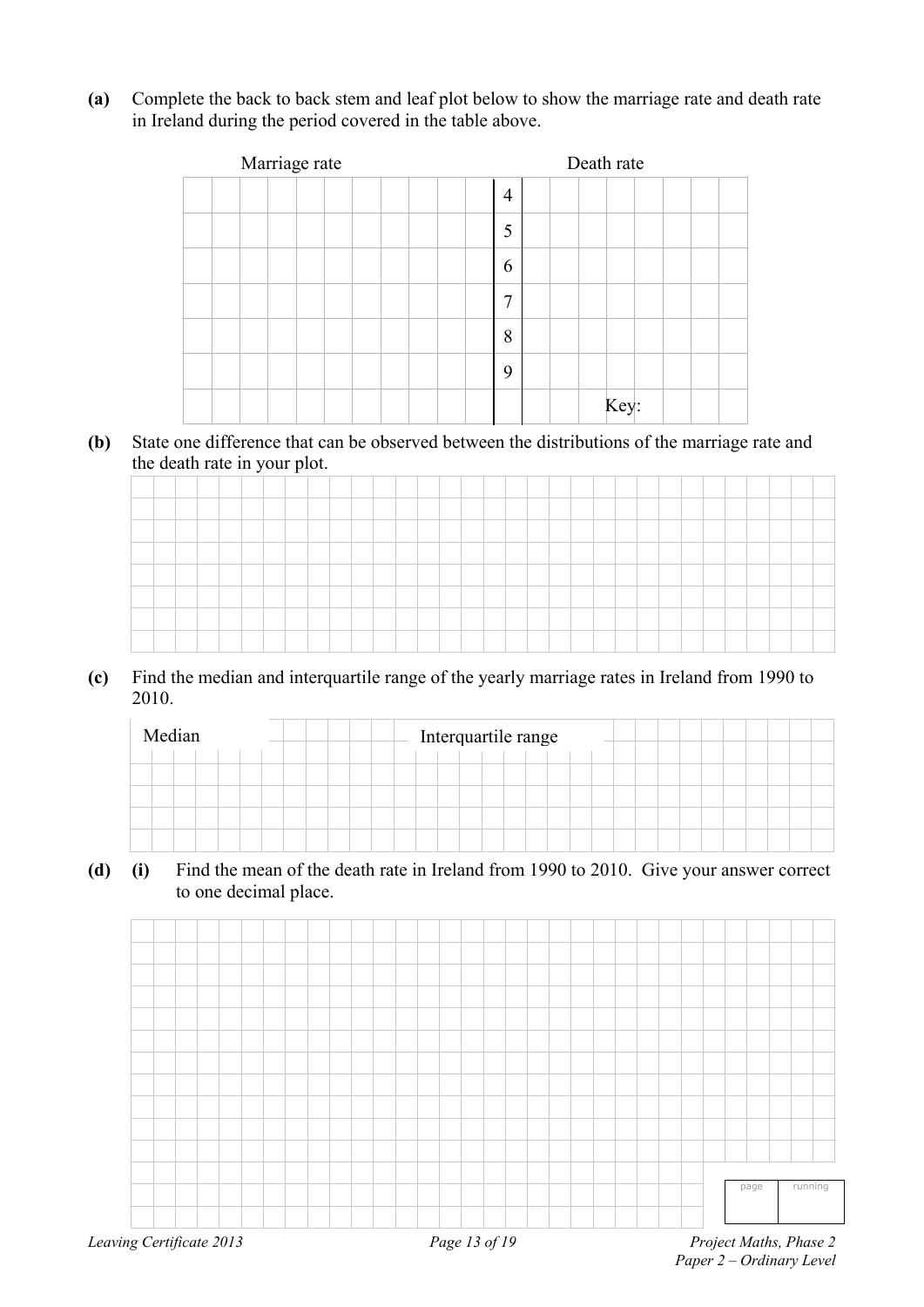**(ii)** The standard deviation of the death rates in the table over is 10·3. List all of the death rates that are within 1 standard deviation of the mean.

## **(e)** In 2010, the number of children born in Ireland was 75 174. Use this number to estimate the total population of Ireland in 2010.



**(f)** Use your answer to **(e)** to estimate the number of people who died in Ireland in 2010.



**(g)** "More children were born in Ireland in 1990 than in 2000." Give a reason, based on the data, why this statement is not necessarily true.

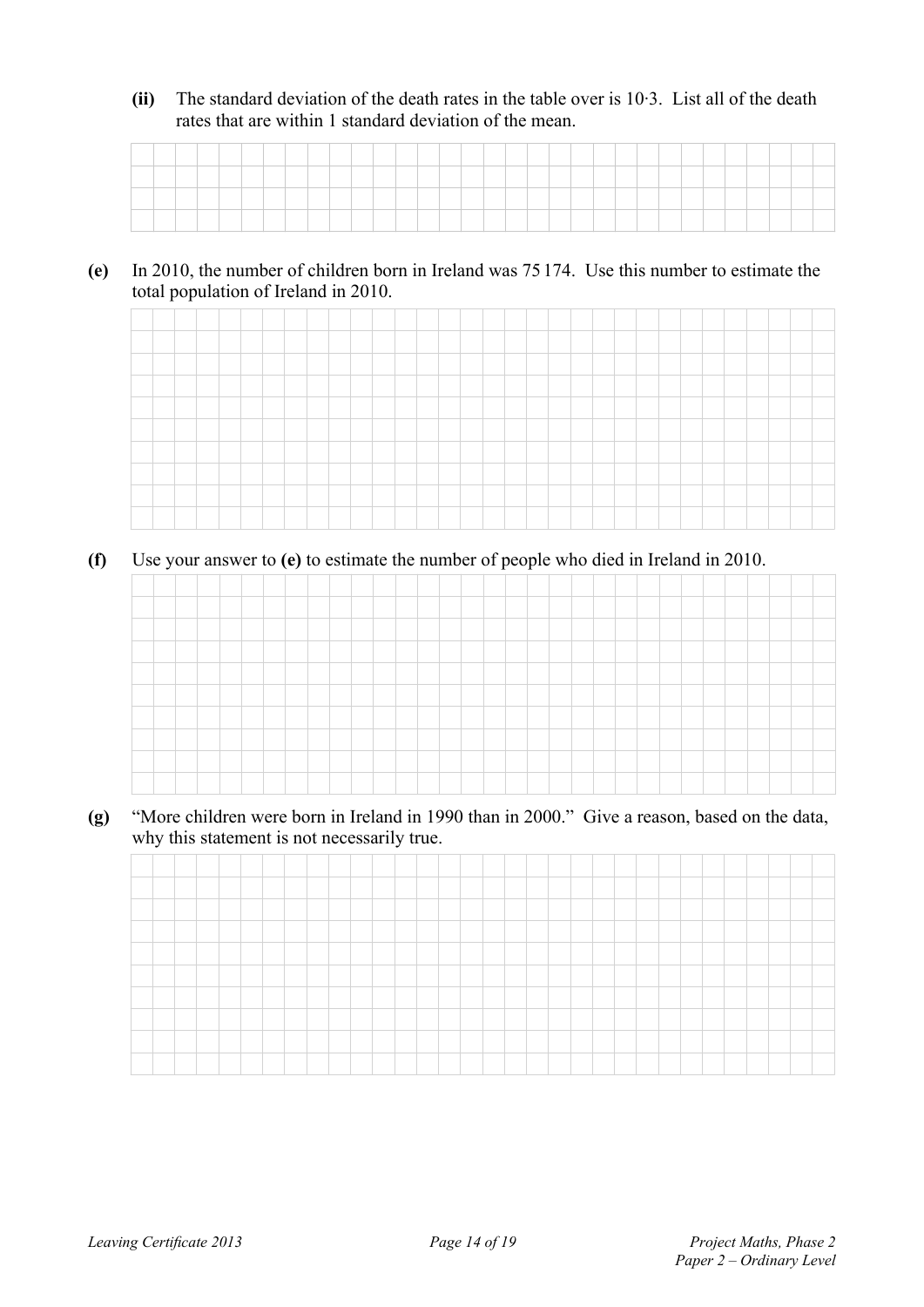**(h)** Find the ratio, Birth rate : Death rate, for the two years 1990 and 2010. Based on your answers for the two years, what would you predict about the population of Ireland in future years. Give a reason for your answer.

| 1990 Ratio | 2010 Ratio |
|------------|------------|
|            |            |
| Prediction |            |
|            |            |
|            |            |
| Reason     |            |
|            |            |

**(i)** The birth rate and death rate over the 21 years are plotted against each other in the scatter plot below. The correlation coefficient between the two sets of data is −0·85. Describe the relationship between the two sets of data and suggest a reason why this might be the case.



*Paper 2 – Ordinary Level*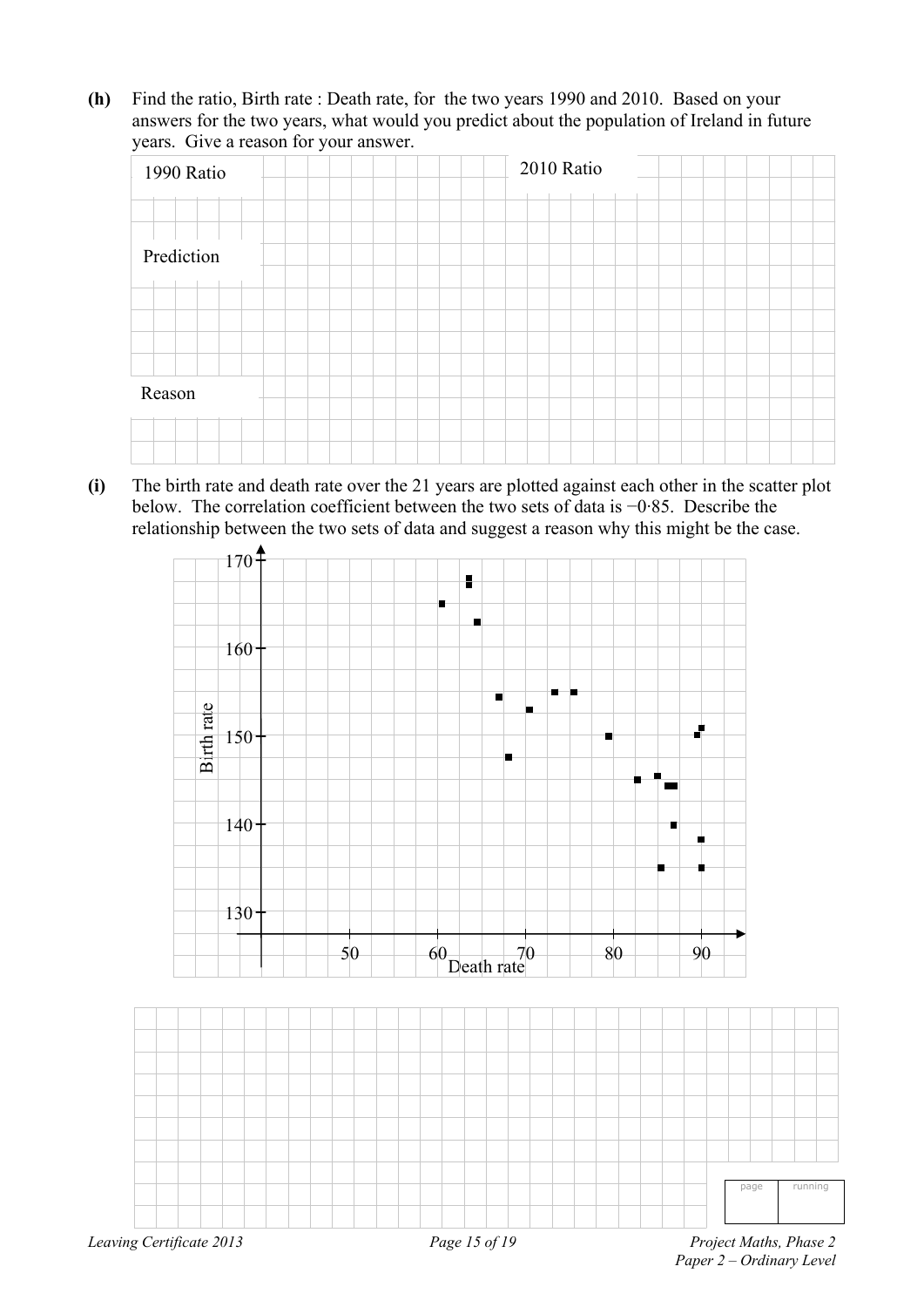A search is begun for a buoy that has become detached from its mooring at sea. The area to be searched is a circle of radius 30 km from the last known position, *K*, of the buoy. The search area is divided into six equal sectors as indicated by the letters *A*, *B*, *C*, *D*, *E* and *F*.



- **(a)** Fishing boats search the triangular area *KAB*.
	- (i) Find  $|\angle BKA|$ .

Answer:

**(ii)** Find the area of the triangle *KAB*.

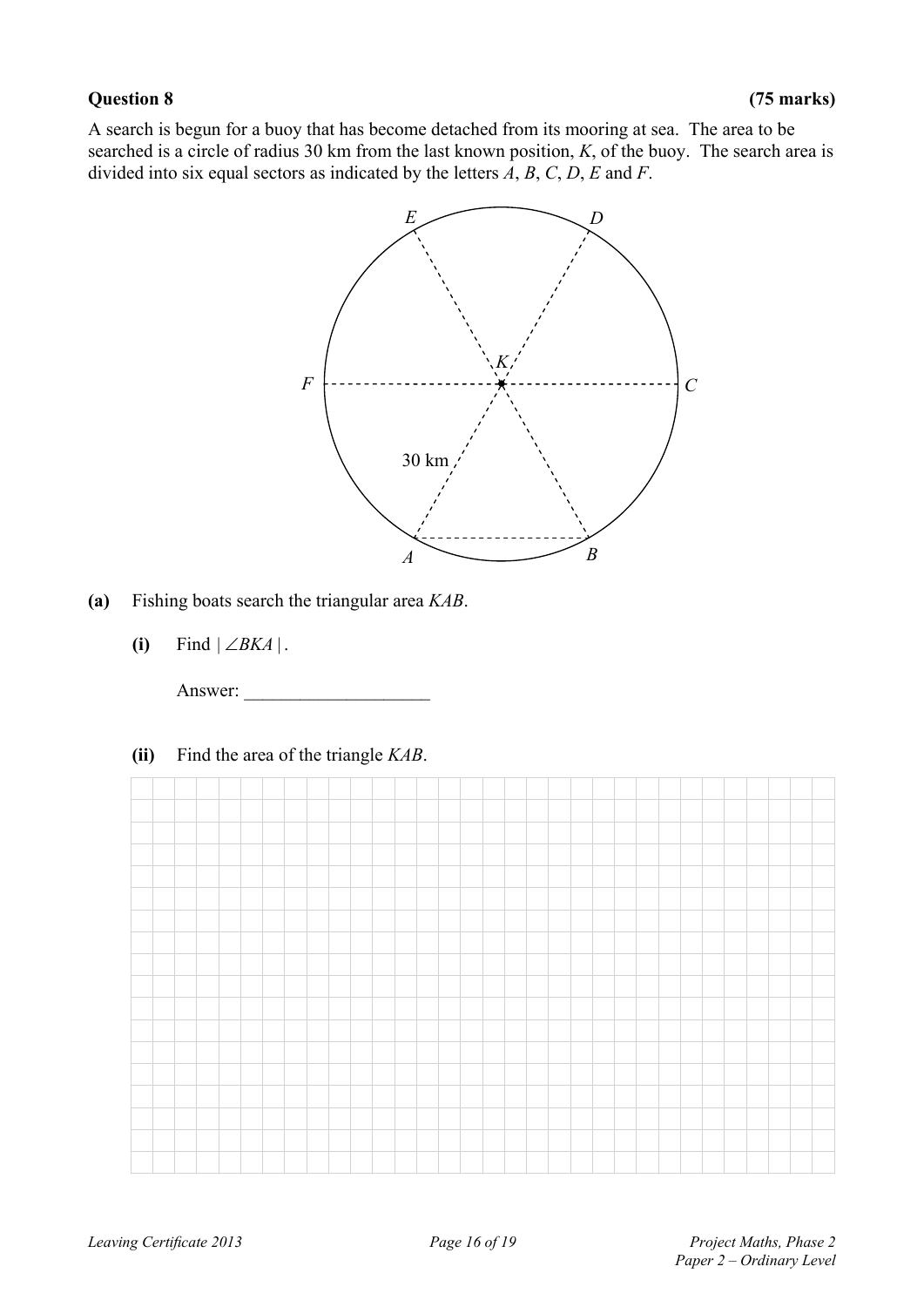# **(iii)** Write the area of the triangle *KAB* as a percentage of the area of the sector *KAB*.

| ___  |  |  |  |  |  |  |  |  |  |  |  |  |  |  |  |  |
|------|--|--|--|--|--|--|--|--|--|--|--|--|--|--|--|--|
| ____ |  |  |  |  |  |  |  |  |  |  |  |  |  |  |  |  |
|      |  |  |  |  |  |  |  |  |  |  |  |  |  |  |  |  |
|      |  |  |  |  |  |  |  |  |  |  |  |  |  |  |  |  |
|      |  |  |  |  |  |  |  |  |  |  |  |  |  |  |  |  |
|      |  |  |  |  |  |  |  |  |  |  |  |  |  |  |  |  |

# **(iv)** Use the cosine rule to find the length of [*AB*] .



# **(v)** What does your answer to **(iv)** above show about the triangle *KAB*?

|  |  |  |  |  |  |  |  |  |  |  |  |  |  | page | running |  |
|--|--|--|--|--|--|--|--|--|--|--|--|--|--|------|---------|--|
|  |  |  |  |  |  |  |  |  |  |  |  |  |  |      |         |  |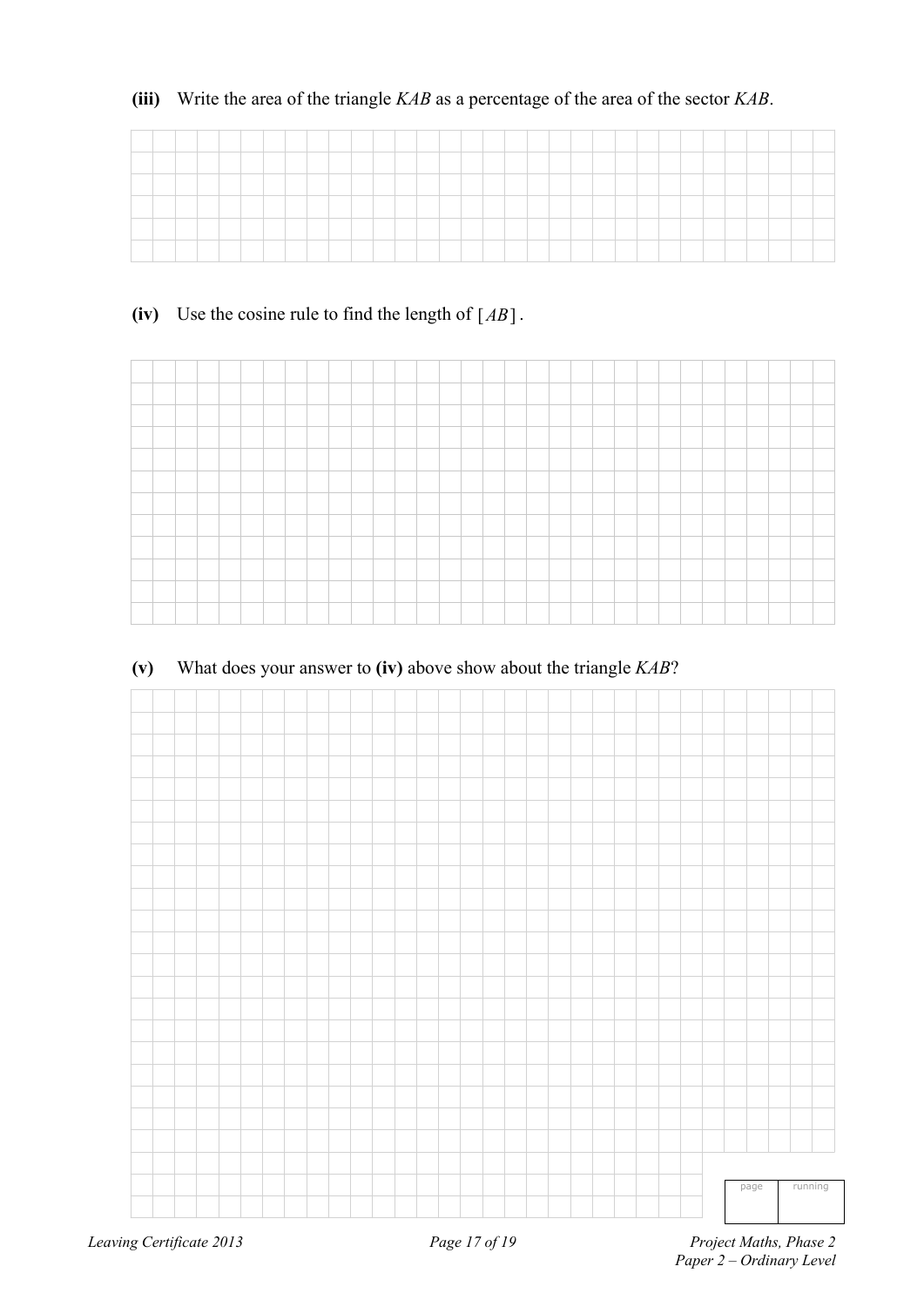- **(b)** A helicopter took part in the search.
	- **(i)** The helicopter flew from the point *F* around the perimeter of the search area. What distance did the helicopter fly, correct to the nearest km?

| (ii)  | The helicopter then flew in a<br>straight line from $F$ to $D$ and from $D$<br>on to $C$ , also in a straight line. Draw<br>the path of the helicopter on the<br>diagram. | E<br>I)                              |
|-------|---------------------------------------------------------------------------------------------------------------------------------------------------------------------------|--------------------------------------|
| (iii) | A theorem on your course can be<br>used to find $ \angle FDC $ .<br>Write down $ \angle FDC $ and state the<br>theorem.                                                   | $\overline{F}$<br>30 km              |
|       | $\vert\angle FDC\vert =$                                                                                                                                                  | $\boldsymbol{B}$<br>$\boldsymbol{A}$ |

**(iv)** The helicopter flew at a speed of 80 km/h. How long did it take to fly from *F* to *D* and on to *C*?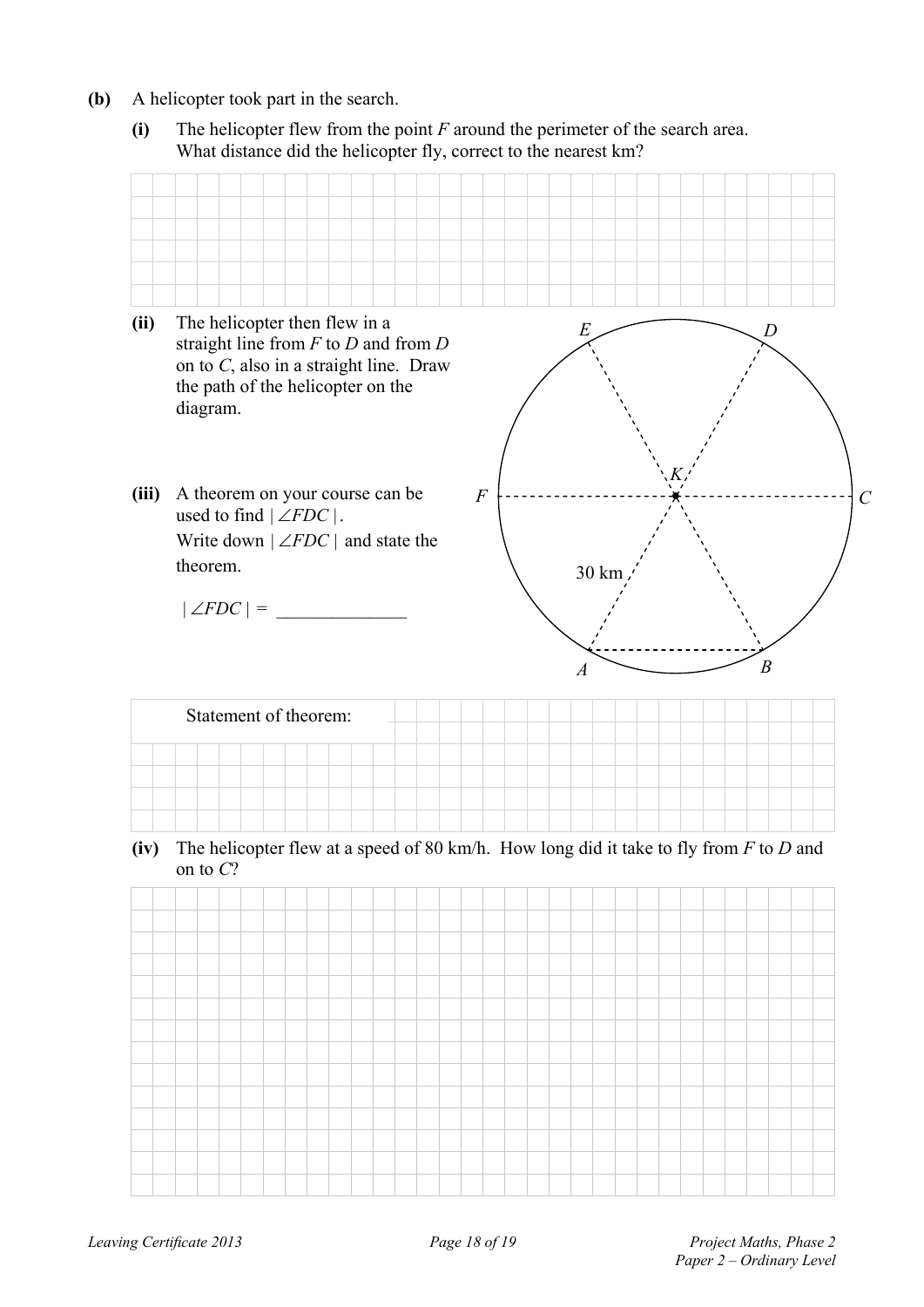- **(c)** A lifeboat taking part in the search sailed, in a straight line, from the point *K* until it reached a point  $X$ , the midpoint of  $[ED]$ .
	- (i) Calculate  $| K X |$ .

**(ii)** The buoy was located at the point where the path *KX,* of the lifeboat, crossed the path *FD* of the helicopter. How far was the buoy from *X*?

| page | running |
|------|---------|
|      |         |
|      |         |